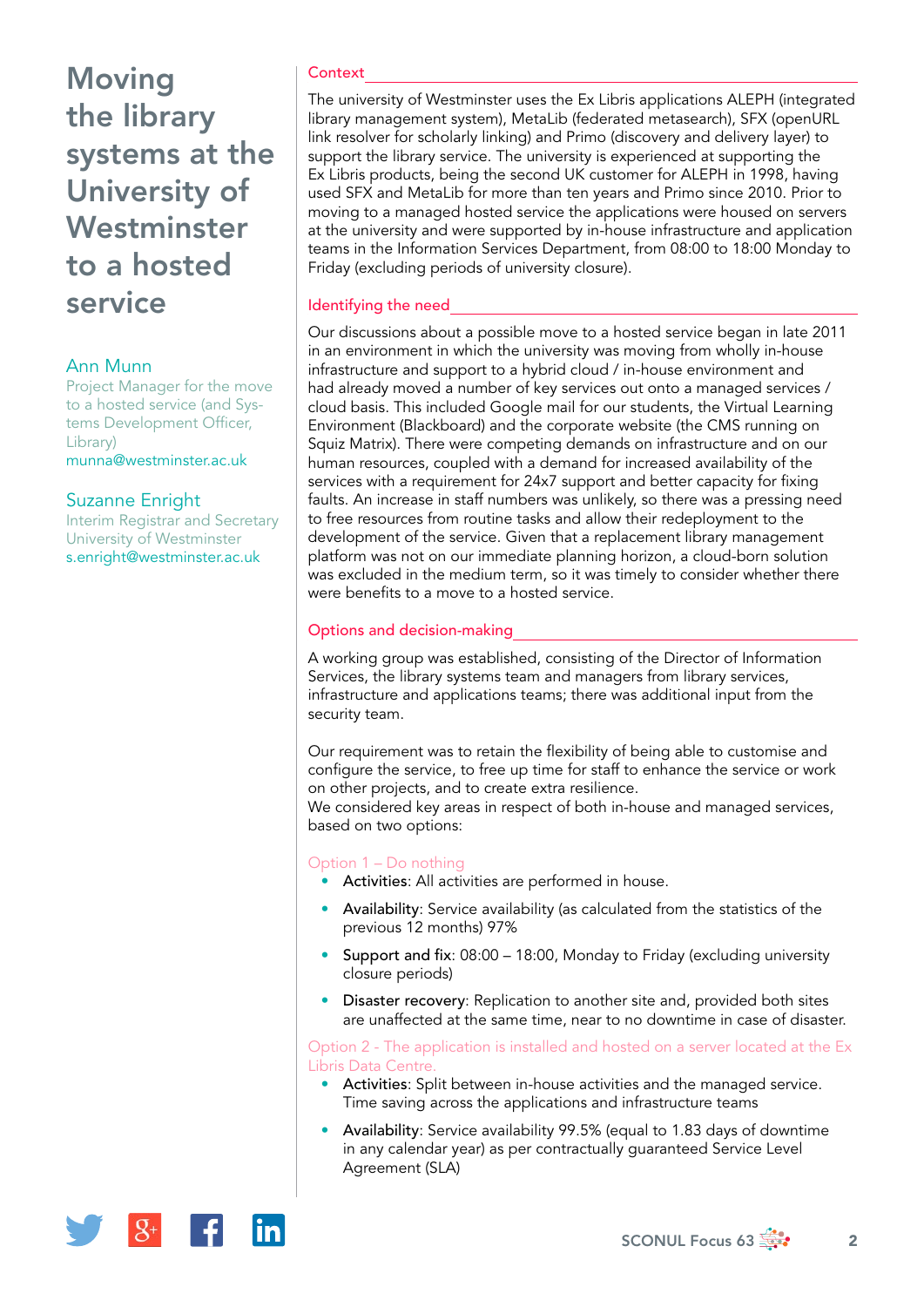**Moving** the library systems at the University of **Westminster** to a hosted service

- Support and fix: 24x7 x 365 as per agreed SLA
- Disaster recovery: Up to 7 days of data update loss for ALEPH (medium impact, very low risk)

We analysed statistics of downtime from May 2011 to May 2012 and compared this to the contractual SLA for service availability offered by Ex Libris. We also analysed the number of staff and the activities involved in supporting the service. Our security and records management team examined the hosting agreement to make sure it satisfied our security needs and for legal compliance in respect of data protection and security.

In meetings with Ex Libris we concentrated on clarifying the terms of the proposed agreement, for example: 'was database management part of the agreement'? We also asked for changes to the contract in the event of the SLA not being met.

| In-house activities                                                                                                                                                                                                                                   | <b>Managed activities</b>                                                                                                                                                                                                                                               |
|-------------------------------------------------------------------------------------------------------------------------------------------------------------------------------------------------------------------------------------------------------|-------------------------------------------------------------------------------------------------------------------------------------------------------------------------------------------------------------------------------------------------------------------------|
| Access to the servers<br>$\bullet$<br>SQL reports<br>Customisations<br>Application-related administration<br>$\bullet$<br>tasks<br>Connections of third party products<br>$\bullet$<br>Management of local peripherals<br>$\bullet$<br>Authentication | Application hosting on data centre<br>servers<br>• Version upgrades and service pack<br>installations<br>• Hardware maintenance<br>Database management<br><b>Backups</b><br>Disc space monitoring<br>Service availability monitoring 24/7<br>SFX knowledge base updates |

*Table 1 Division of activities for the hosted option*

Option 1 (doing nothing) would not prejudice the service, and past experience suggested that there had not been any catastrophic failures or instances of failed delivery connected with the library systems infrastructure; however, this option had no human resource savings. Option 2 (application is installed and hosted on a server located at the Ex Libris Data Centre) would free internal resources in both infrastructure and applications teams, which could be used to develop additional functionality and services. The 24x7 coverage of supporting and fixing would contractually guarantee a level of availability higher than that achieved in the previous twelve months. The technology and practice were established. The cost comparison was favourable. Upgrades would be streamlined and would be implemented during off-peak times. It met our needs for data protection and security.

Having looked at the pros and cons and clarified the terms of the contract it was agreed that we would choose option 2 and move to a hosted service. The move to the Ex Libris hosted environment would continue to deliver to the university's then evolving strategy of using external providers to host and manage services where it was clear that there was a functional or economic benefit and the provision of the service stood to benefit.

We accepted that running the service would still be dependent on some university systems (namely the authorisation and authentication systems) and the university network for access to the LMS via clients and self-issue machines. This would reduce some of the advantages of hosting externally. These services could still be adversely affected by either a scheduled or unexpected outage at the university.

#### Implementation

Our project team consisted of librarians and members from the library systems support, information security, communications and infrastructure teams. The university and the supplier (Ex Libris) each assigned a project manager.

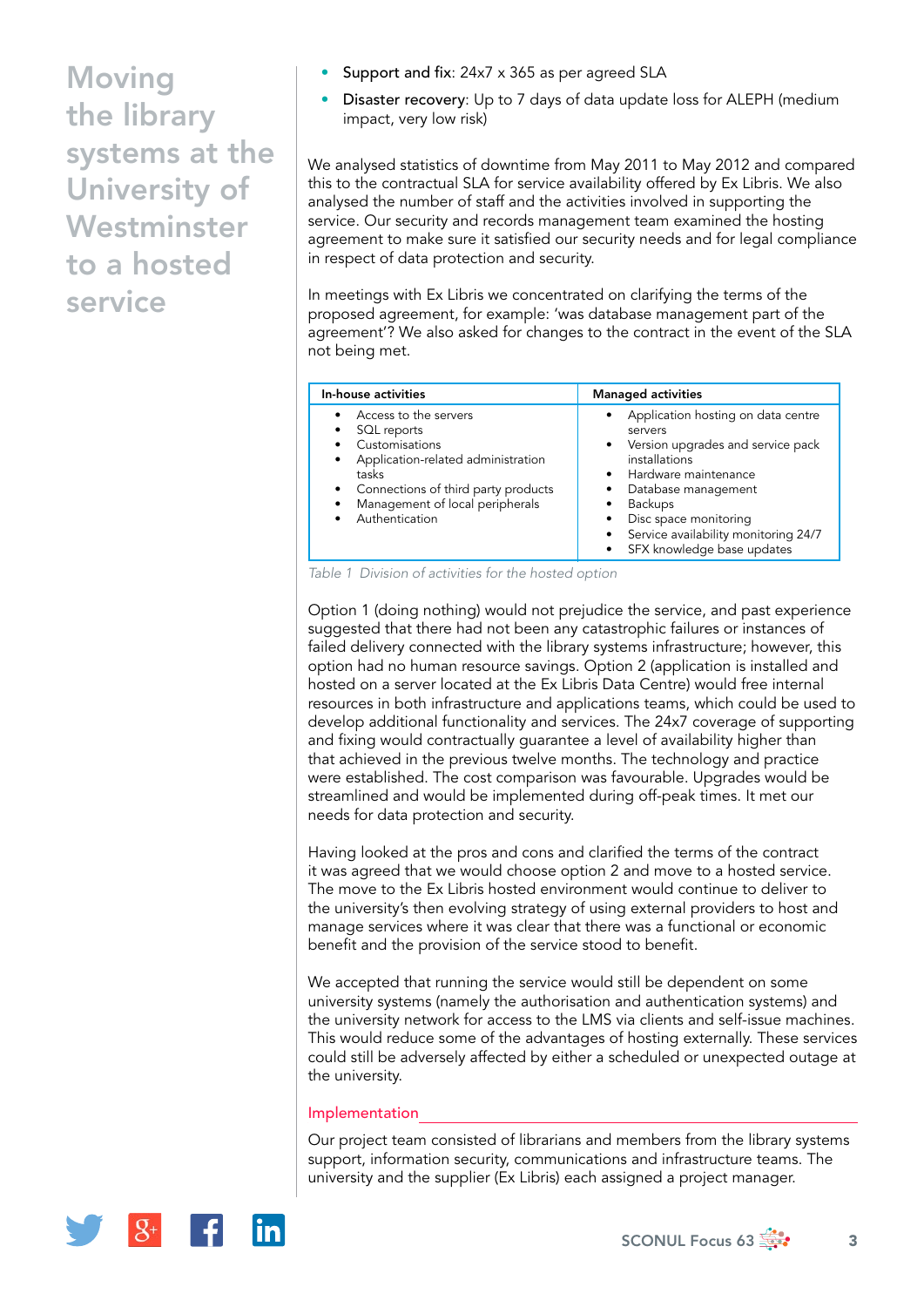**Moving** the library systems at the University of **Westminster** to a hosted service

We were moving four products, all of which were linked to each other. We still had dependencies at the university. We also had a need to transfer data securely between the university and the Ex Libris data centre. In addition, both ALEPH and Primo were to be upgraded as part of the move to a hosted service.

We decided to move the products during vacations. SFX and MetaLib moved at Easter and ALEPH and Primo in the summer. The planning for the move needed to take into account all services communicating or interacting with the library systems. These are many and varied. ALEPH is both a Z39.50 client and server, Google Scholar crawls our electronic serials subscriptions, vendors have links to our OpenURL link resolver and we send EDI orders to vendors. There is also a need to take data from other systems: borrower data from the identity management system and bibliographic data harvested from the archives database (CALM) and our research repository, WestminsterResearch stored in Eprints.

A specific area of discussion was around the borrower data feeds. The Identity Management System (NetIQ Identity Manager) supplied borrower data directly to our LMS server. In the hosted environment it is not permissible to load third-party software on to the hosted servers. Instead we used a local server to load the identity management software and transferred the data to the hosted server from there.

The applications were successfully moved in the vacations and there was very little disruption to the service for staff and students. Moving on different dates and on a timeline of several months reduced disruption to the service and decreased risk, but meant additional complications as temporary firewall rules were needed to ensure that the applications that had moved could still communicate with those yet to move.

#### Outcomes – a mixed picture

Our requirements were to retain the flexibility of customising and configuring the service, to free up time for staff to enhance the service or work on other projects and to create extra resilience.

We have retained the same flexibility to customise and configure the service. There have been no problems accessing the servers.

Regular Knowledge Base updates to the OpenURL link resolver are automatically done now. Staff no longer spend time discussing how to do backups or analysing server level problems. Staff time has been released and one member of staff has been moved full time to the library team to lead projects, and is currently working to implement a new reading-list system (Talis Aspire).

The creation of additional resilience is much more of a mixed picture. The move of all applications to the hosting centre was completed at the end of August 2013. There was an outage across all applications for approximately one hour in September 2013 and also several outages for SFX up to January 2014 and another for approximately one hour in October 2014. Although the overall availability was within the agreed SLA, the initial instability of SFX was a retrograde step and a surprise because it was a service that had rarely failed when supported in house. Most recently, we have had periods in both January and February this year (2015) when the Aleph client has been too slow to use.

On the plus side, support from Ex Libris is much simplified. Having all our applications hosted with the company providing support means that ExLibris has simple access to our servers in order to advise on configurations and customisations. We now have out-of-hours detection of service availability. The statistics for our original analysis of downtime for 2011 were adversely